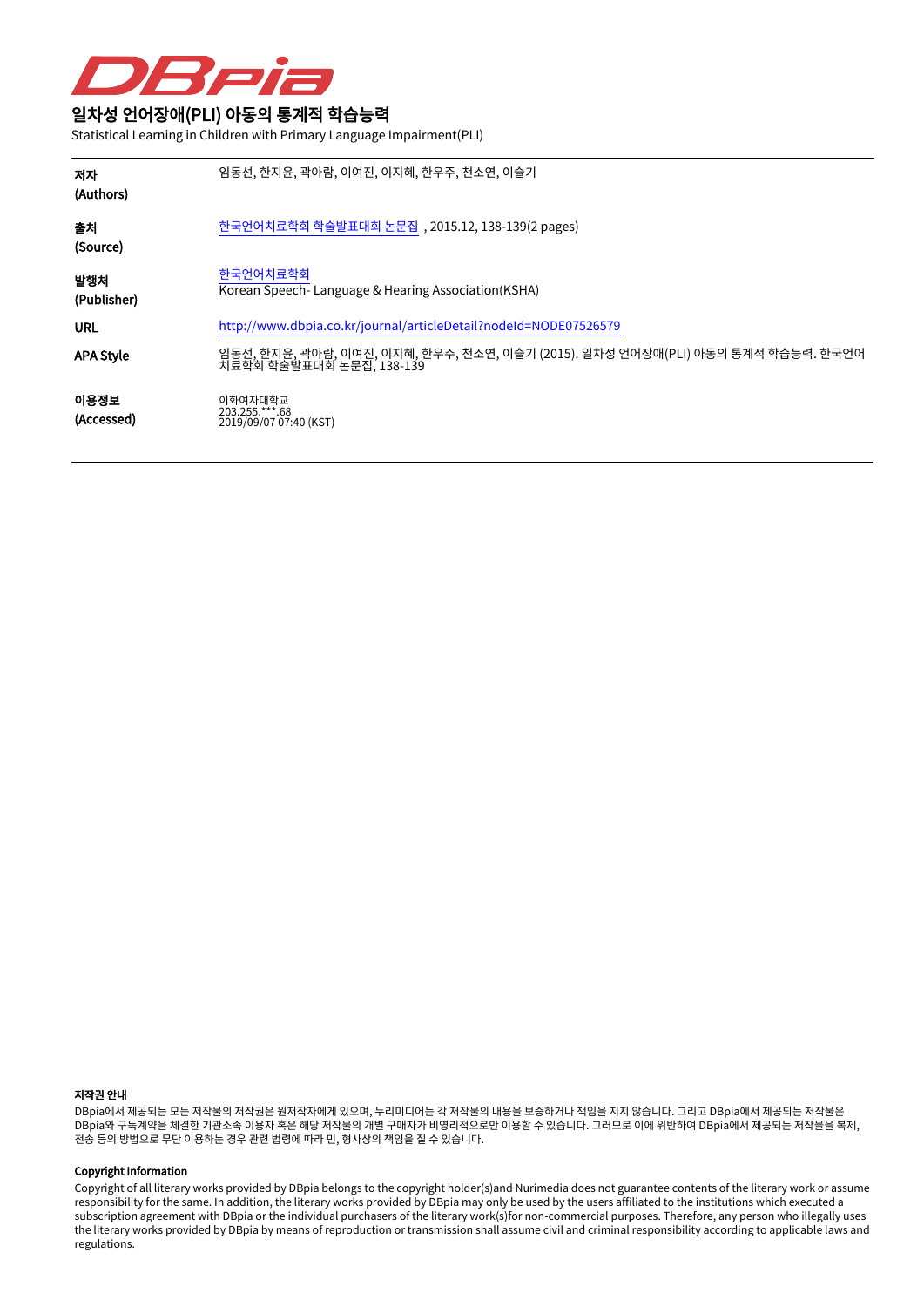# 일차성 언어장애(PLI) 아동의 통계적 학습능력 Statistical Learning in Children with Primary Language Impairment(PLI)

임 동 선, 한 지 윤, 곽 아 람, 이 여 진, 이 지 혜, 한 우 주, 천 소 연, 이 슬 기

(이화여자대학교 일반대학원 언어병리학과)

이 논문은 정부(교육부)의 재원으로 한국연구재단의 지원을 받아 연구되었음(NRF-2014S1A5A8017683)

따라서 본 연구에서는 비언어적 자극을 이용한 통계적 학습에서 PLI 아동의 수행을 살펴보고, 언어능력과 비언어

성 통계적 학습과의 관계를 알아보고자 한다.

### 2. 연구방법

2.1 연구 대상

 본 연구는 서울 및 경기 지역에 거주하는 만 4세에서 6 세 사이의 아동 43명(PLI 18명, NL 25명)을 대상으로 하였 다. 연구 대상자의 월령, 수용 및 표현 어휘력 점수, 동작 성 지능 지수의 평균 및 표준편차는 <표 1>에 제시하였다.

<표 1> 연구대상 아동 정보

|          | 연령      | 수용어휘     | 표현어휘     | 동작성     |
|----------|---------|----------|----------|---------|
|          | (SD)    | (SD)     | (SD)     | 지능 (SD) |
| NL.      | 66.56   | $62.56*$ | 68.68*   | 107.40  |
| (n=25)   | (11.58) | (17.13)  | (16.63)  | (11.58) |
| РH       | 67.67   | $47.61*$ | $53.72*$ | 102.94  |
| $(n=18)$ | (7.64)  | (10.05)  | (12.38)  | (13.7)  |

NL:정상집단, PLI: 일차성 언어장애 집단, 동작성 지능 = K-ABC(문수백과 변창진, 2003), 수용어휘, 표현어휘 = REVT(김영 태 외, 2009)  $(*_{D}\langle .05)$ 

#### 2.2 연구 도구

 본 연구에서는 Yim & Windsor(2010)의 과제를 수정한 Hyun(2013)의 통계적 학습과제를 사용하여 비언어 정보(모 양, 단음)를 시각적, 청각적으로 제시하였다. 과제는 학습 구간과 검사 구간으로 구성되었으며, 검사 구간에서는 아동 이 암묵적으로 노출된 자극의 조합을 습득하였는지 확인하 기 위해 두 개의 보기를 제시하여 선택하도록 하였다. 언어 적 과제로는 빠른우연학습(Quick incidental learning, QUIL; Yang et al., 2013)을 사용하여, 새로운 어휘를 암묵적으로

#### 초록

목적: 본 연구에서는 일차성 언어장애(PLI) 아동과 정상발달 (NL) 아동의 통계적 학습 능력을 비교하고, 언어능력과의 관계를 살펴보고자 한다. 방법: 만 4~6세 아동 43명(PLI 18 명, NL 25명)을 대상으로 시각적, 청각적 자극을 사용한 통 계적 학습 과제와 언어학습과제인 빠른우연학습을 실시하였 다. 결과 및 결론: 시각적 통계적 학습과 빠른우연학습에서 일차성 언어장애 아동이 정상발달 아동에 비해 유의하게 낮 은 수행을 보여 이들의 어려움이 언어영역 뿐만 아니라 비 언어적인 영역에서도 나타남을 확인할 수 있었다. 따라서 평가 및 중재 시, 이러한 일차성 언어장애 아동의 특성을 고려하여 언어 및 비언어적인 과제를 실시할 것을 권고한 다.

## 1. 서론

일차성 언어장애(primary language impairment; 이하 PLI) 는 동반되는 장애 및 신경학적 문제가 없음에도 불구하고 언어 및 비언어적인 정보 처리에 취약함을 보이는 장애로 (Kohnert et al., 2009) 단순언어장애의 정의를 포함하며, 작 업기억(Montgomery, 1995) 및 통계적 학습(Evans et al., 2009)과 같은 정보처리 기제의 결함을 포괄적으로 설명한 다. 통계적 학습(statistical learning)이란 명시적인 지시 없이 정보 내의 암묵적인 규칙성을 찾아내어 학습하는 것을 말하 며, 언어발달 기제로서 아동의 모국어 습득을 설명해주는 모델이다(Arciuli & von Koss Torkildsen, 2012; Gomez & Gerken, 2000; Yim & Windsor, 2010; Yim, 2011; Yim & Rudoy, 2013). 이에 언어 능력과 통계적 학습과의 관계를 살펴보려는 노력은 계속되었으나 비언어 정보(모양, 단음 등)를 사용한 통계적 학습 능력과 언어 능력과의 상관성을 뒷받침 해줄 연구는 미흡하다(Evans et al., 2009).